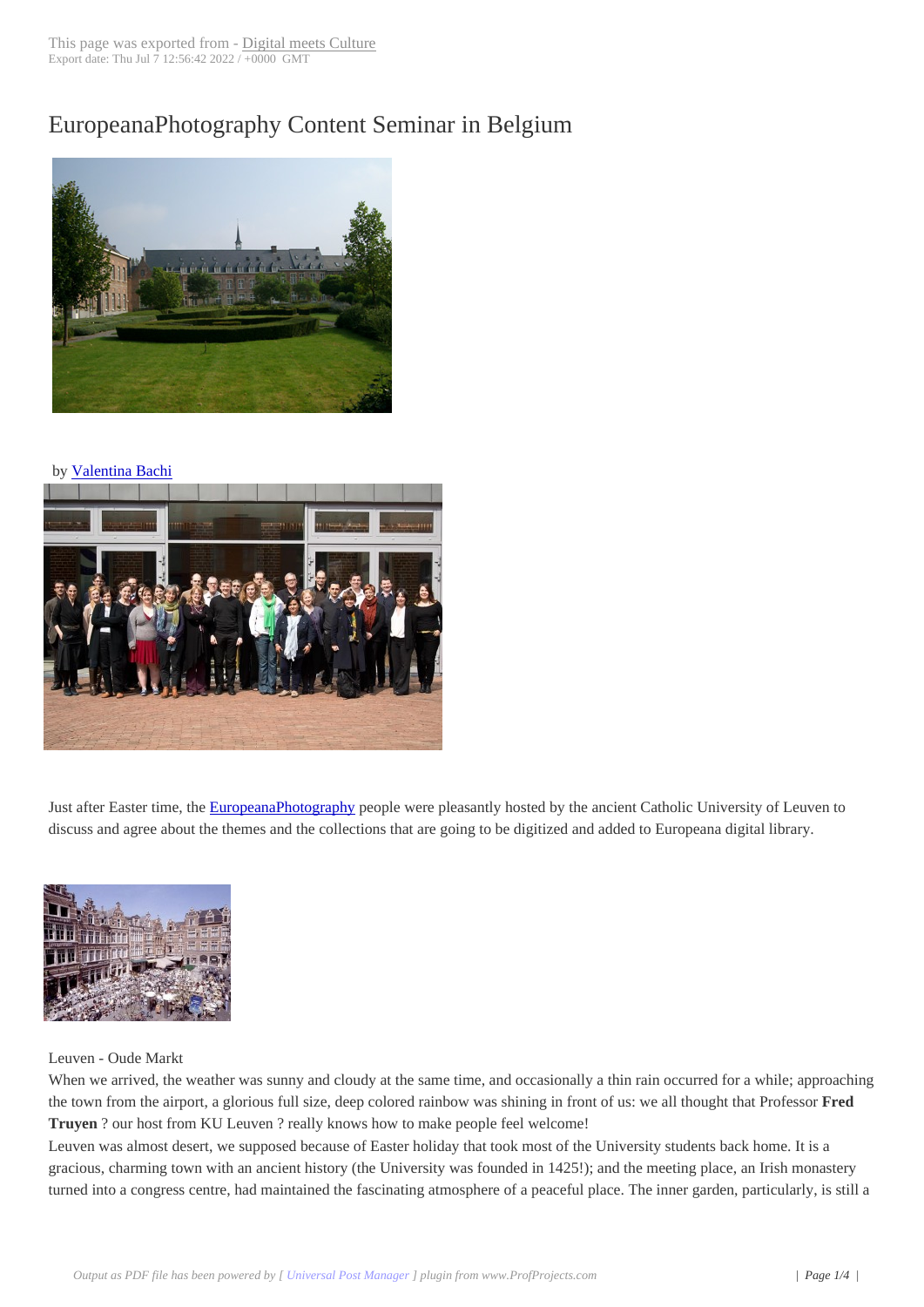## poetic view.

But there had been not much time for enjoying the place, as they were 2 very intense days, during which the partners had the possibility to shake hands each other again, to discuss widely about their collections and to define several, important aspects about content themes and technical indexing issues. The meeting was chaired by **Professor Truyen**.



professor Fred Truyen - KU Leuven

[In such a friendly gathering, each partner pres](http://www.digitalmeetsculture.net/wp-content/uploads/2012/05/professor-Fred-Truyen.jpg)ented the collections that are going to be digitized within EuropeanaPhotography project, with the aim to represent the richness and value of the content that this project is adding to Europeana.

The partners represent both historical photographic archives and press archives, so that it is indeed evident that Photography as itself comes from the big names (famous photographers) and reporters (who may also remain unknown).

Other partners showed other aspects of photography: in fact the collections own both commercial [photos \(that](http://www.digitalmeetsculture.net/tag/europeana/) [were taken to be](http://www.digitalmeetsculture.net/heritage-showcases/page-2/) sold) and personal photos (that were taken by amateurs for their own pleasure and family memories).

Within the **EuropeanaPhotography** project, the selection process wishes to identify the masterpieces that are the evidence of:

- Hi[story of photography](http://www.digitalmeetsculture.net/heritage-showcases/page-2/)
- History of Europe
- History of photographic techniques

Prof. **Jan Baetens** from the KU Leuven Faculty of Arts, department of Literature and Culture, had offered guidance to the discussion and several stings about the idea of selection ? in the sense that a masterpiece should represent the icon of an archive ? and the opposite concept of contextualization - that makes difficult to choose a single piece within a large collection.



Andrea de Polo talking to the partners

[Other issues for discussion concerned the tech](http://www.digitalmeetsculture.net/wp-content/uploads/2012/05/Andrea-de-Polo.jpg)nology achievements that stung the photographic medium to change accordingly; the real and essential meaning of a photo; the concept of "Great photography?, which is somehow misleading, as it may change as years pass by - and today's big names could be completely forgotten in 20 years.

The so-called ?small? partners had the possibility to show how important and peculiar they are, as they offer a different material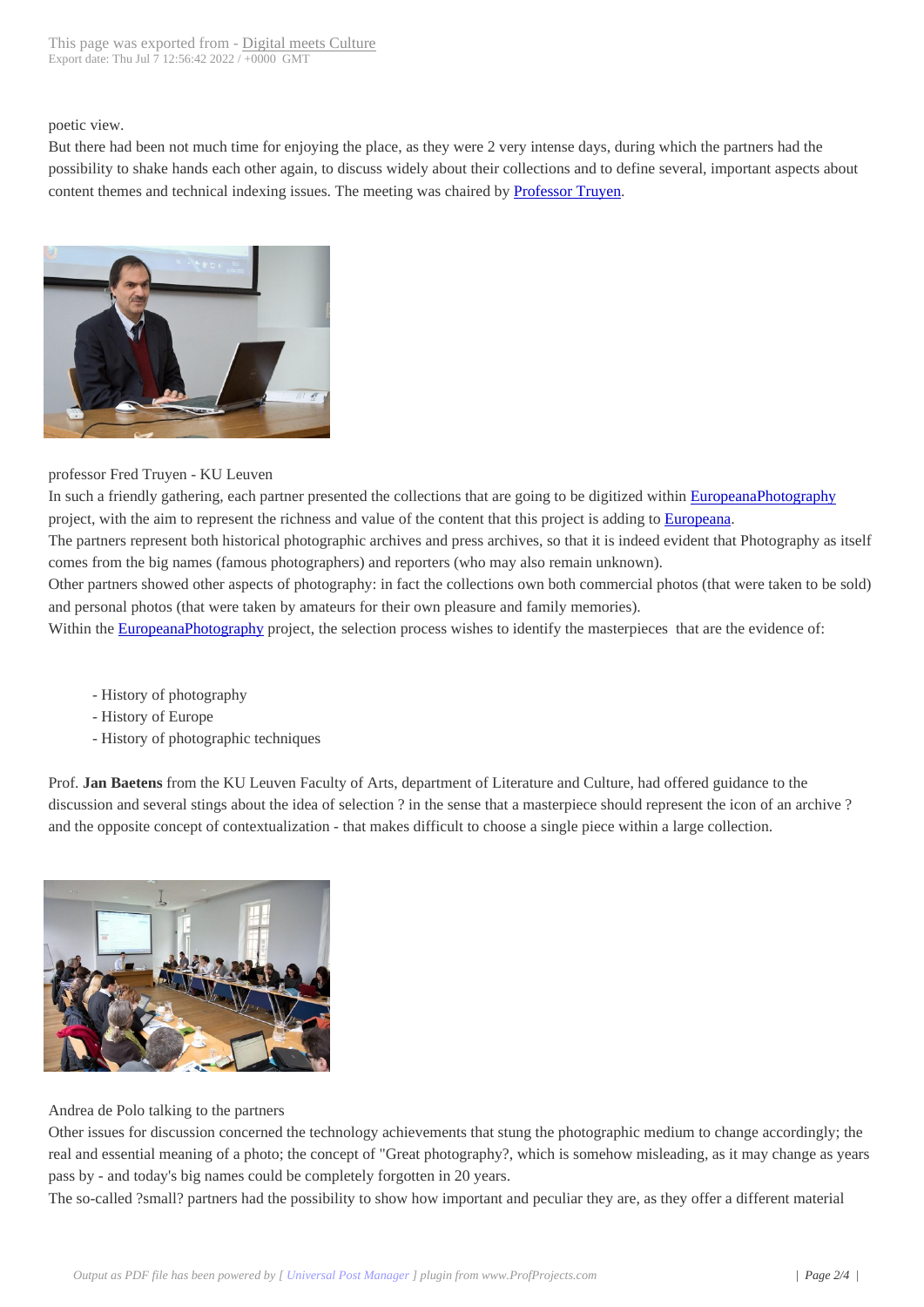from the ?big? photographic ar[chives.](http://www.digitalmeetsculture.net/?p=7587) Among the others, it is worth to mention the following:

 MHF Museum of History of Photography of Poland will provide images that are selected on anthropological basis, coming from amateurs or semiprofessionals. They will provide aerial photography, and photos of travels, leisure time, sports of ordinary people. Also they will provide photos of evolving technologies as for example medicine equipment and tools.

 Arbejdermuseet (Workers' Museum) of Denmark is not providing artistic photography but the evidence of workers' conditions that changed so radically during that historical period.

 Theater Institute of Bratislava is offering visual documents of costumes and scenography. Theater had been an important cultural device for the Slovak society.

 KU LEUVEN will provide images that had been used for teaching art history and archaeology. They are important because they are the witness of objects that may not exist anymore, and offer a view about teaching.

 Lithuanian Art Museums have very various images and very different contents, dating back from the Russian empire times. They show portrait, city-life architecture and monuments, country landscapes, historical events, and a good witness of the Manor culture (the ancient nobility).



Alamire digital lab

[With such a busy time, the 2 d](http://www.digitalmeetsculture.net/wp-content/uploads/2012/05/Alamire-digital-lab.jpg)ays passed swiftly. After the end of the seminar, our hosts took us to visit the beautiful University Library, and the **Alamire Digital Lab**, provided with PhaseOne technology and other advanced tools. An interesting description of the digitization workflow officially concluded the meeting, but - for those who had to wait the flight schedule - a few time left permitted a nice walk in the town.

Next appointment for EuropeanaPhotography project is end of May in Girona, for the digitization workshop: it is going to be a very technical meetin[g which will provide](http://www.digitalmeetsculture.net/tag/alamire-digital-lab/) the partners tutoring and teaching about the digitization process.

 [Show as slideshow]